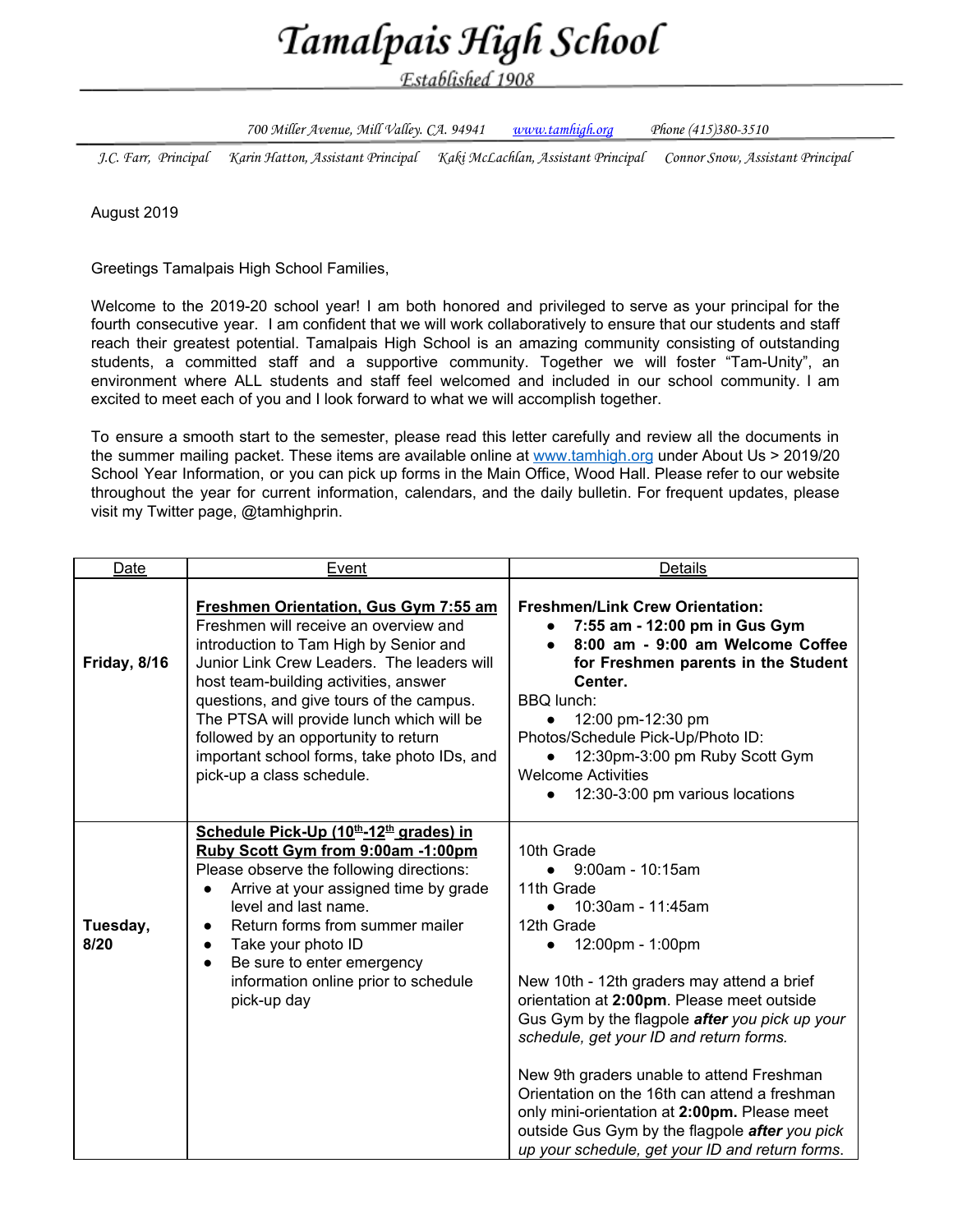| If you miss the Friday/Tuesday pick-ups, arrive<br>promptly at 7:30am on 8/21in Room 2020 to<br>First Day of School, 8 am-2:25 pm<br>return forms and pick up class schedules.<br>8/21: All classes meet (Periods 1-7)<br>Wednesday,<br>8/22: Block Schedule (1-4)<br>8/21<br>8/23: Block Schedule (5-7 and tutorial)<br>See website for bell schedule |  | Contact Abbey Levine (alevine@tamdistrict.org)<br>to sign up. |
|--------------------------------------------------------------------------------------------------------------------------------------------------------------------------------------------------------------------------------------------------------------------------------------------------------------------------------------------------------|--|---------------------------------------------------------------|
|                                                                                                                                                                                                                                                                                                                                                        |  |                                                               |

To receive a class schedule: Complete emergency information online **prior to schedule pickup day.** Students must also have a photo taken for their school ID and turn in a Parental Annual Notice form to receive a class schedule. Parents may not pick up schedules for their student.

**Classes have been scheduled and staff hired based on prior student selections. Therefore, schedule changes are extremely limited and priority will be given to 1) new students, 2) changes in credit status from summer programs, and 3) computer errors, in that order. Classes will not be changed based on teacher preference. Students with schedule problems should email their counselor with the specific problem with their schedule. Only if the schedule says "see your counselor" should you come to the Counseling Office. Students must follow their given schedule until the counselor verifies a change.**

## **Important Points and Reminders:**

.

- **● New Cell Phone Policy:** THS requires that during all classes all student cellphones must be in the silent or sleep position and placed in a cell phone holder, of the teacher's choosing. However, the teacher can give permission for cellphones to be used for academic purposes. Exceptions can be given for medical reasons.
- **EMERGENCY CONTACT** information **For 10<sup>th</sup>-12<sup>th</sup> Grades ONLY** must be entered online. Instructions from the District Office will be mailed in early August. Each school year, student information must be verified by parents/guardians prior to schedule pick-up day. **A class schedule will not be issued to a student unless the required family contact information has been entered online.**
- Please return a signed **Parental Annual Notice** form and get a photo ID on schedule pick up days.
- Student IDs are free -- purchasing pictures is optional. If you would like to order school pictures from Lifetouch, please go to their website at mylifetouch.com and enter the Tam school code BY419249Q0. Questions about photo orders? Go to mylifetouch.com or call 1-866-955-8342.
- The PTSA and Tam High Foundation welcome you! Please read our emails & fliers and visit our website to find out how to get involved with our Tam High parent organizations. There will be a welcome coffee for parents on Freshman Orientation Day (August 16) in the Tam High Student Center from 8-9:00 am. Everyone is welcome. Thanks for your support of Tam High!
- Tam is a closed campus except during lunch. For safety reasons, students are required to carry their photo ID card at all times and be prepared to show it when requested by a school official. Non-Tam students are not allowed on campus during school hours. All visitors must check in at the main office.
- The Tam Library is open for students Monday-Friday at 7:30 am, and after school until 7:00 pm Monday through Thursday.
- Student parking at Tam is limited. Parking permit request forms must be submitted to the Assistant Principals' Office. Tam is not required or equipped to provide parking for all students. Tam High is not responsible for parking tickets issued to those who park illegally. Please come to the Assistant Principals' Office for complete policy information and forms.